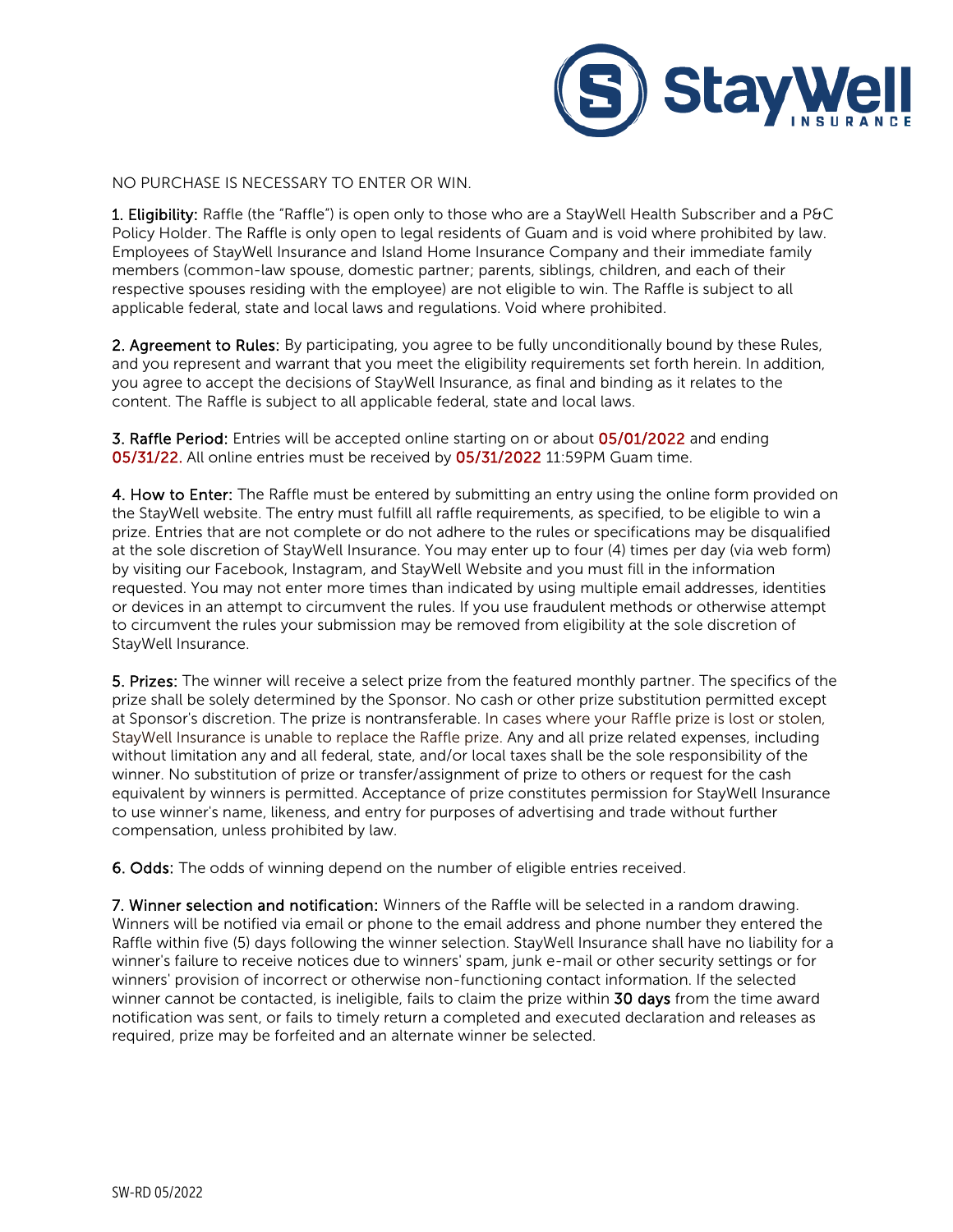

8. Rights Granted by you: By entering this raffle you understand that StayWell Insurance or anyone acting on behalf of StayWell Insurance, or its respective licensees, successors and assigns will have the right, where permitted by law, without any further notice, review or consent to print, publish, broadcast, distribute, and use, worldwide in any media now known or hereafter in perpetuity and throughout the World, your entry, including, without limitation, the entry and winner's name, portrait, picture, voice, likeness, image or statements about the Raffle, and biographical information as news, publicity or information and for trade, advertising, public relations and promotional purposes without any further compensation.

9. Terms: StayWell Insurance reserves the right, in its sole discretion to cancel, terminate, modify or suspend the Raffle should (in its sole discretion) a virus, bugs, non-authorized human intervention, fraud or other causes beyond its control corrupt or affect the administration, security, fairness or proper conduct of the Raffle. In such case, StayWell Insurance may select the recipients from all eligible entries received prior to and/or after (if appropriate) the action taken by StayWell Insurance. StayWell Insurance reserves the right at its sole discretion to disqualify any individual who tampers or attempts to tamper with the entry process or the operation of the Raffle or website or violates these Terms & Conditions. StayWell Insurance has the right, in its sole discretion, to maintain the integrity of the Raffle, to void votes for any reason, including, but not limited to; multiple entries from the same user from different IP addresses; multiple entries from the same computer in excess of that allowed by Raffle rules; or the use of bots, macros or scripts or other technical means for entering. Any attempt by an entrant to deliberately damage any web site or undermine the legitimate operation of the Raffle may be a violation of criminal and civil laws and should such an attempt be made, StayWell Insurance reserves the right to seek damages from any such person to the fullest extent permitted by law.

By entering the Raffle you agree to receive email newsletters periodically from StayWell Insurance and/or its affiliates.

10. Limitation of Liability: By entering you agree to release and hold harmless StayWell Insurance and its subsidiaries, affiliates, advertising and promotion agencies, partners, representatives, agents, successors, assigns, employees, officers and directors from any liability, illness, injury, death, loss, litigation, claim or damage that may occur, directly or indirectly, whether caused by negligence or not, from (i) such entrant's participation in the Raffle and/or his/her acceptance, possession, use, or misuse of any prize or any portion thereof, (ii) technical failures of any kind, including but not limited to the malfunctioning of any computer, cable, network, hardware or software; (iii) the unavailability or inaccessibility of any transmissions or telephone or Internet service; (iv) unauthorized human intervention in any part of the entry process or the Promotion; (v) electronic or human error which may occur in the administration of the Promotion or the processing of entries.

11. Disputes: THIS RAFFLE IS GOVERNED BY THE LAWS OF GUAM AND THE U.S. WITHOUT RESPECT TO CONFLICT OF LAW DOCTRINES. As a condition of participating in this Raffle, participant agrees that any and all disputes which cannot be resolved between the parties, and causes of action arising out of or connected with this Raffle, shall be resolved individually, without resort to any form of class action, exclusively before a court located in GUAM having jurisdiction. Further, in any such dispute, under no circumstances will participant be permitted to obtain awards for, and hereby waives all rights to claim punitive, incidental, or consequential damages, including reasonable attorneys' fees, other than participant's actual out-of-pocket expenses (i.e. costs associated with entering this Raffle), and participant further waives all rights to have damages multiplied or increased.